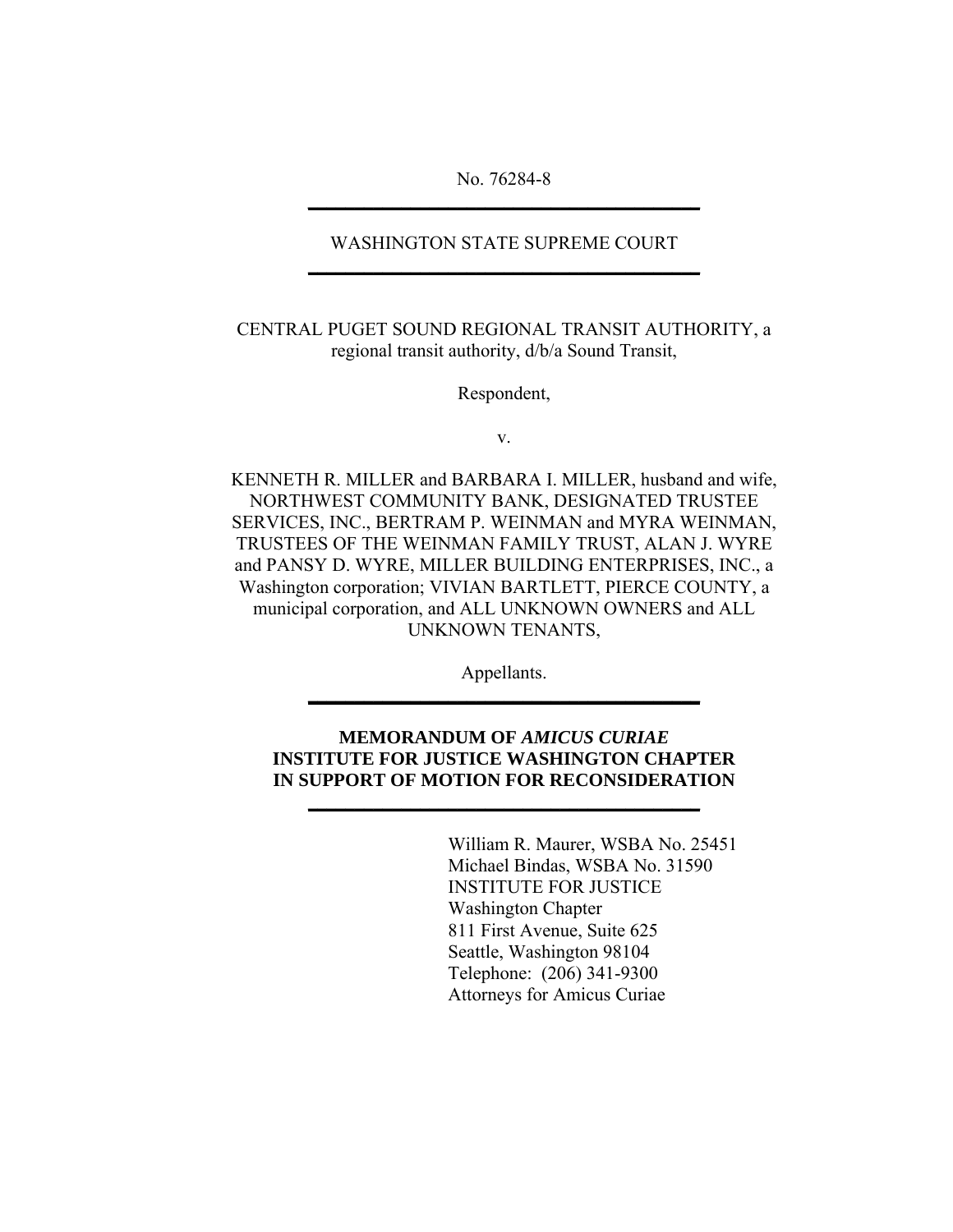# **TABLE OF CONTENTS**

|--|

| $\mathsf{A}$    | Government Condemnation Has Historically Targeted<br>Racial And Ethnic Minorities, The Elderly, And |  |  |
|-----------------|-----------------------------------------------------------------------------------------------------|--|--|
| <b>B.</b>       | These Communities Have Significantly Less Access To                                                 |  |  |
| $\mathcal{C}$ . | Notice Is Especially Necessary Because The Court Has<br>Disavowed Any Oversight Of The Necessity    |  |  |
|                 |                                                                                                     |  |  |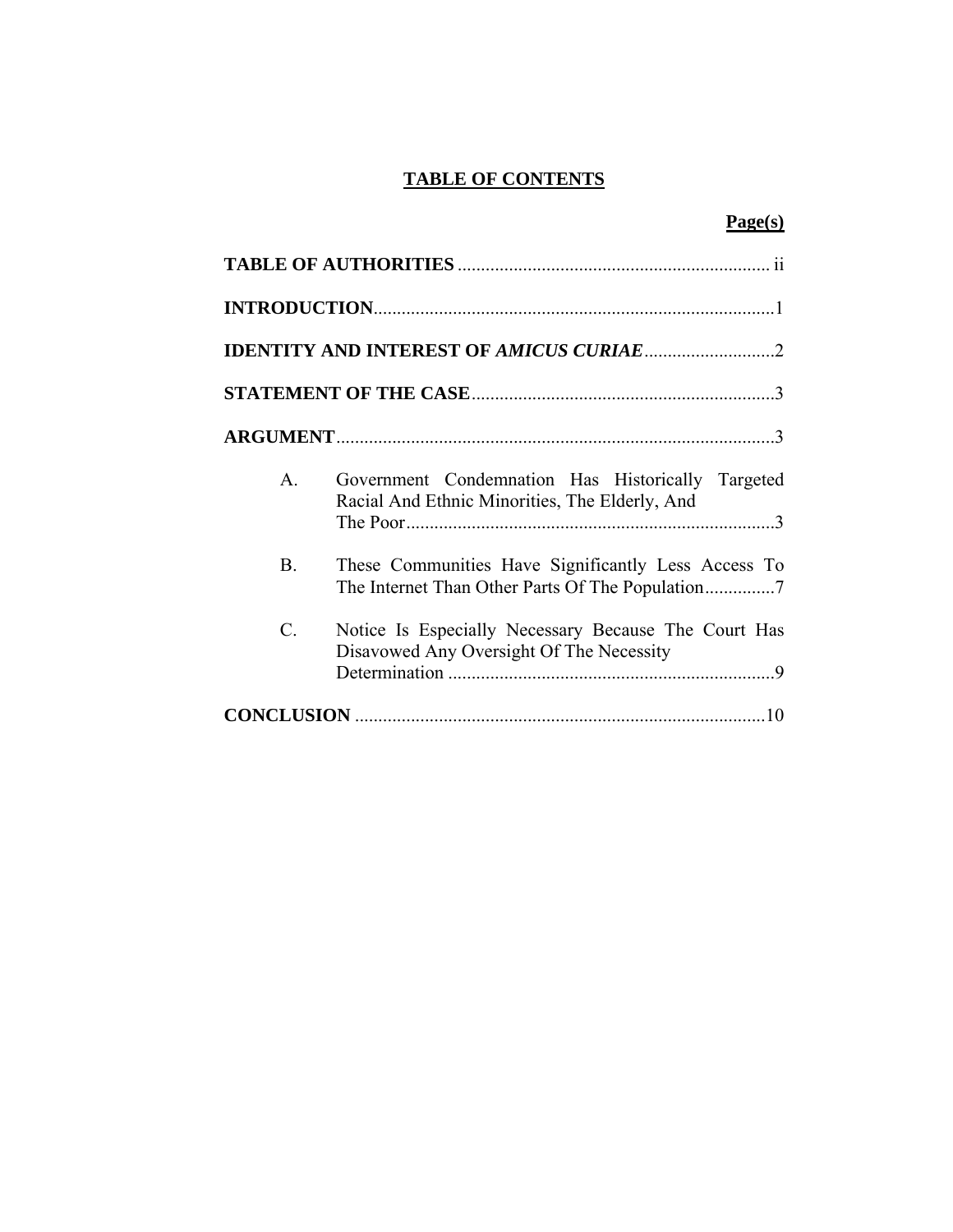# **TABLE OF AUTHORITIES**

# **Page(s)**

# **State Cases**

| Central Puget Sound Regional Transit Authority v. Miller, 128 P.3d 588, |  |
|-------------------------------------------------------------------------|--|
|                                                                         |  |

# **Federal Cases**

| Kelo v. City of New London, U.S., 125 S. Ct. 2655,             |  |
|----------------------------------------------------------------|--|
| United States v. James Daniel Good Real Property, 510 U.S. 43, |  |

# **Cases from Other Jurisdictions**

*Bugryn v. City of Bristol*, 63 Conn. App. 98, 774 A.2d 1042 (2001) .........5

# **Other Publications**

| Benjamin B. Quinones, Redevelopment Redefined: Revitalizing the<br>Central City with Resident Control, 27 U. Mich. J.L. Reform 689                                                                           |
|--------------------------------------------------------------------------------------------------------------------------------------------------------------------------------------------------------------|
| Dana Berliner, Condemnations for Private Parties Destroy Black<br>Neighborhoods, in Public Power, Private Gain: A Five-Year, State-by-<br>State Report Examining the Abuse of Eminent Domain 102 (2003)  5-6 |
| David Firestone, Black Families Resist Mississippi Land Push, N.Y.                                                                                                                                           |
| Elizabeth Moore et al., City of Seattle Dep't of Information Technology,<br>City of Seattle Information Technology Residential Survey Final                                                                  |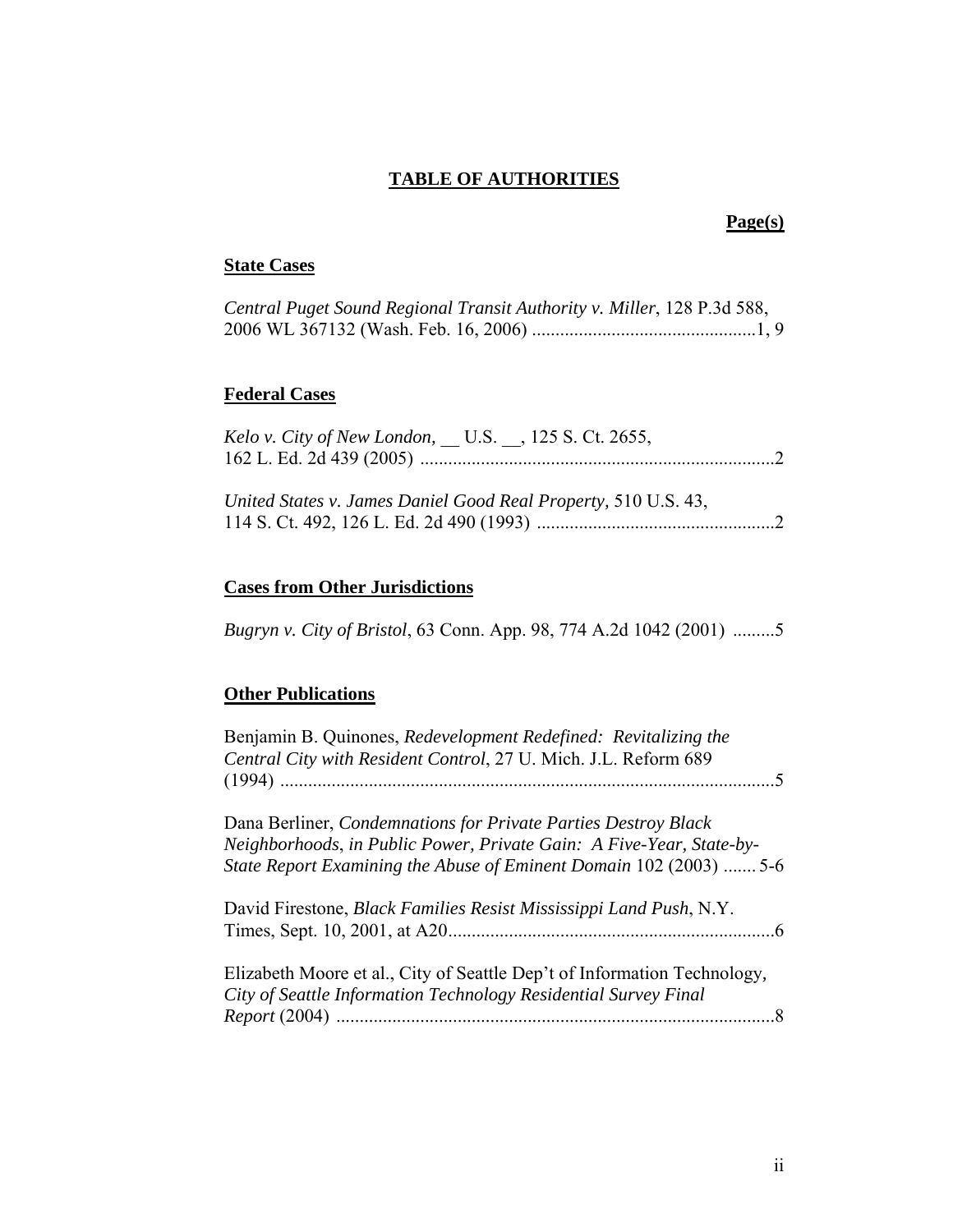| Gordy Holt, Bremerton woman just won't budge; grandmother is<br>fighting condemnation of her home, Seattle Post-Intelligencer,                                                                                    |
|-------------------------------------------------------------------------------------------------------------------------------------------------------------------------------------------------------------------|
| Jennifer Cheeseman Day et al., U.S. Census Bureau, Computer and                                                                                                                                                   |
| Kevin Douglas Kuswa, Suburbification, Segregation, and the<br>Consolidation of the Highway Machine, 3 J.L. Soc'y 31 (2002) 4                                                                                      |
| Stephen Deere, Opposing views on city's future; Riviera Beach's<br>growth feud draws national attention, Fort Lauderdale Sun-Sentinel, Feb.                                                                       |
| The Kelo Decision: Investigating Takings of Homes and other Private<br>Property: Hearing Before the S. Comm. on the Judiciary, 106th Cong.<br>(2005) (statement of Hilary Shelton, Director, NAACP Wash. Bureau)6 |
| Thompson on Real Property (David A. Thomas ed., 1994) 4                                                                                                                                                           |
| Wendell E. Pritchett, The "Public Menace" of Blight: Urban Renewal<br>and the Private Uses of Eminent Domain, 21 Yale L. & Pol'y Rev. 1<br>$\mathcal{A}$                                                          |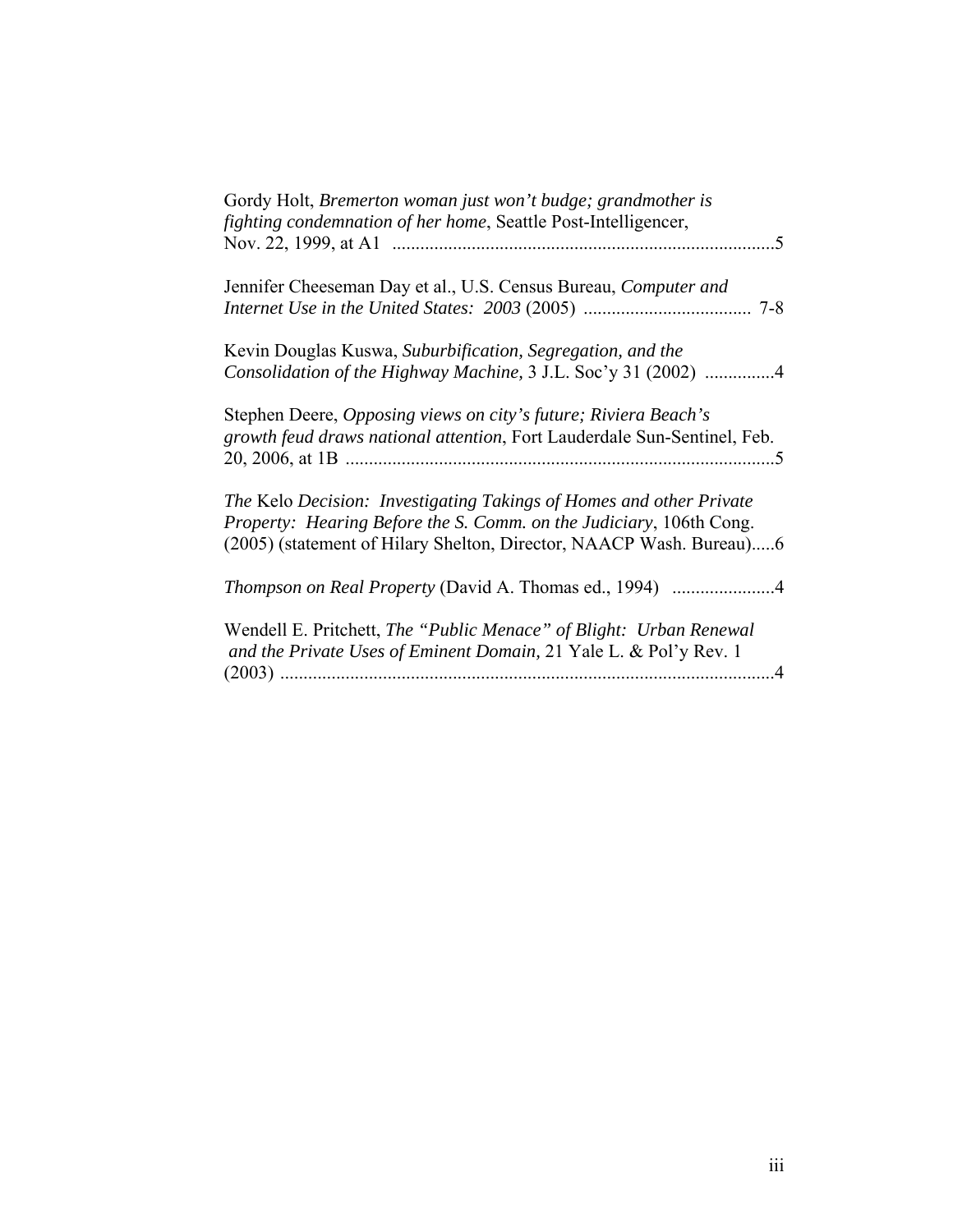#### **INTRODUCTION**

 In its February 16, 2006 decision, this Court held that Internet notice concerning the legislative determination of the necessity of an exercise of eminent domain satisfies statutory notice requirements because the Internet provides relatively unlimited low-cost capacity for communications of all kinds. *Central Puget Sound Regional Transit Authority v. Miller*, 128 P.3d 588, 2006 WL 367132, at ¶ 20 (Wash. Feb. 16, 2006)*.* This conclusion rests upon a mistaken factual assumption: that the Internet is easily accessible by all members of society. The Court's decision assumes there is no "digital divide" between rich and poor, white and black, young and old.

Studies conclusively demonstrate that the poor, minorities, and elderly have considerably less access to the Internet than other segments of society. Research makes equally clear that these same segments of society are the most likely to be targeted by eminent domain. Thus, the Court's decision allows government to employ a form of notice that largely excludes the very communities with the greatest interest in necessity determinations. Because the Court's conclusion that Sound Transit complied with the notice statute flows from a mistaken assumption, reconsideration is appropriate.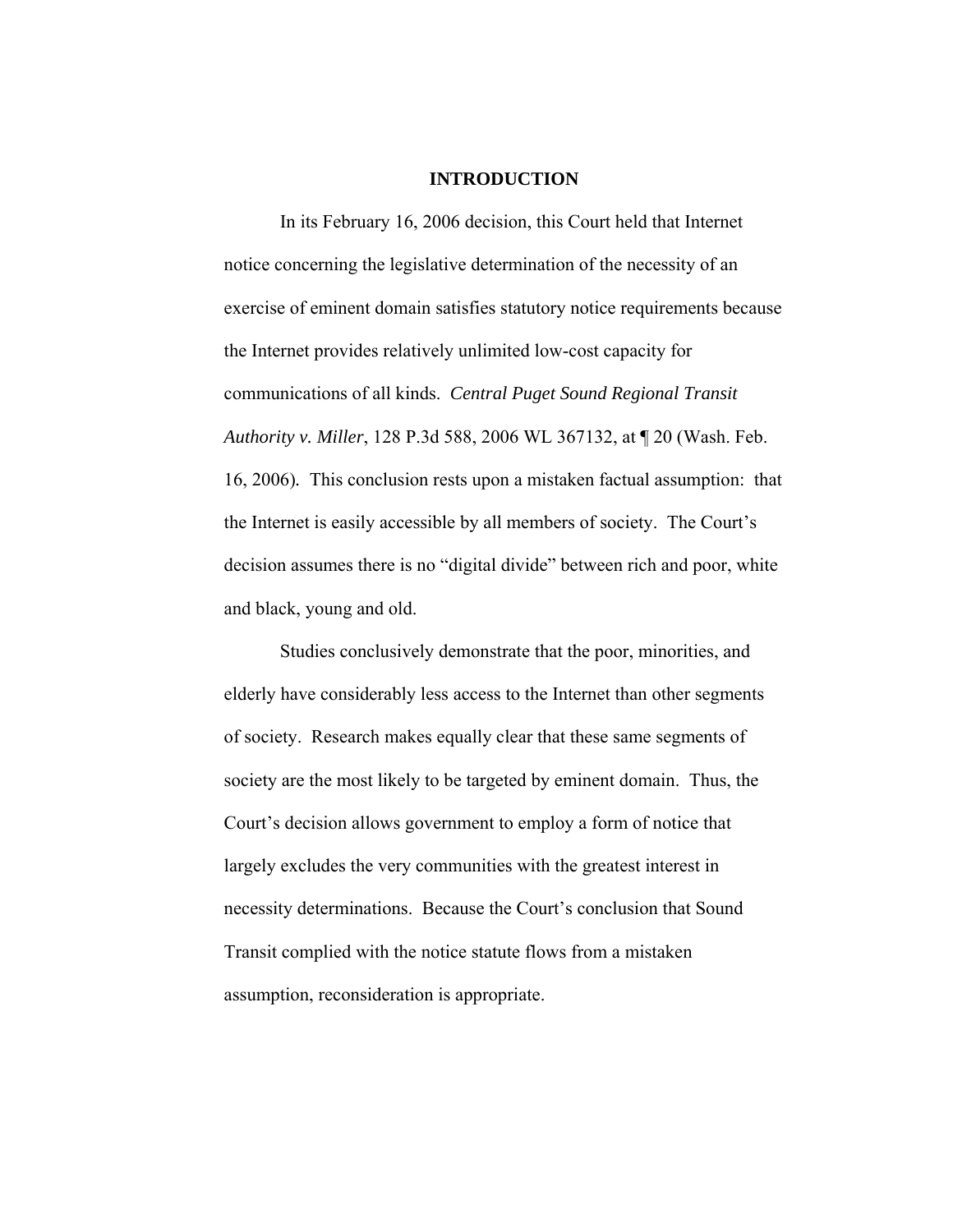### **IDENTITY AND INTEREST OF** *AMICUS CURIAE*

The Institute for Justice is a nonprofit, public interest legal center committed to defending and strengthening the essential foundations of a free society, including private property rights. The Institute believes that "[i]ndividual freedom finds tangible expression in property rights." *See United States v. James Daniel Good Real Property,* 510 U.S. 43, 61, 114 S. Ct. 492, 126 L. Ed. 2d 490 (1993). The Institute's national office has litigated property rights cases throughout the country and was the lead counsel for the property owners in *Kelo v. City of New London*, U.S. \_\_, 125 S. Ct. 2655, 162 L. Ed. 2d 439 (2005), regarding the condemnation of private property for the benefit of private interests. In the wake of *Kelo,* the Institute has dedicated itself to ensuring that state guarantees to possess one's property free from unfair governmental interference remain vibrant. *See Kelo,* 125 S. Ct. at 2668 ("We emphasize that nothing in our opinion precludes any State from placing further restrictions on its exercise of the takings power."). The Institute's Washington Chapter places a special emphasis on vindicating those rights protected by the Washington Constitution.

This case concerns the guarantee of sufficient notice to property owners when the government seeks to condemn their property. As such, it is of vital interest to *amicus* Institute for Justice.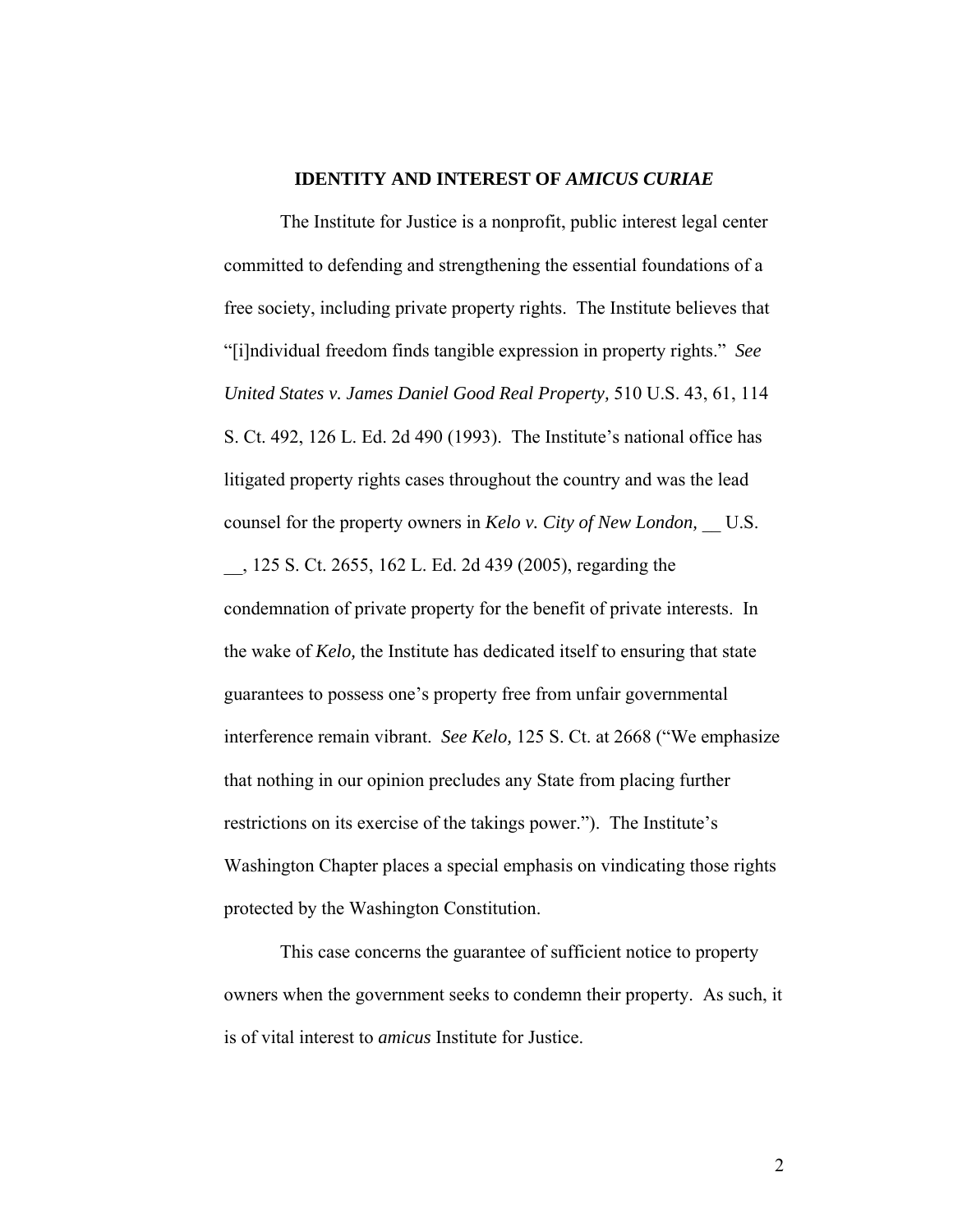## **STATEMENT OF THE CASE**

The Institute adopts the Statement of the Case in Appellents' Opening Brief and the facts discussed in the Motion for Reconsideration.

#### **ARGUMENT**

This Court accepted Sound Transit's argument that "[n]otice posted on a public website is just as likely, or more likely, to provide notice to interested or affected parties of the actions to be taken [by the government] as notice published in a newspaper." Br. Resp. at 24-25. This argument ignores two significant facts – first, that eminent domain is disproportionately employed against the poor, minorities, and the elderly, and second, that it is precisely these segments of our society that have the least access to the Internet. As such, for those most likely to have the government seize their property, Internet notice is really no notice at all. To ensure that constitutionally and statutorily required notice is adequate and meaningful, this Court should grant reconsideration.

### **A. Government Condemnation Has Historically Targeted Racial And Ethnic Minorities, The Elderly, And The Poor**

It is beyond dispute that the use and abuse of eminent domain in this country has been consistently and disproportionately directed towards the poor, ethnic and racial minorities, and the elderly. In fact, the destruction of non-white neighborhoods was actually the intent of many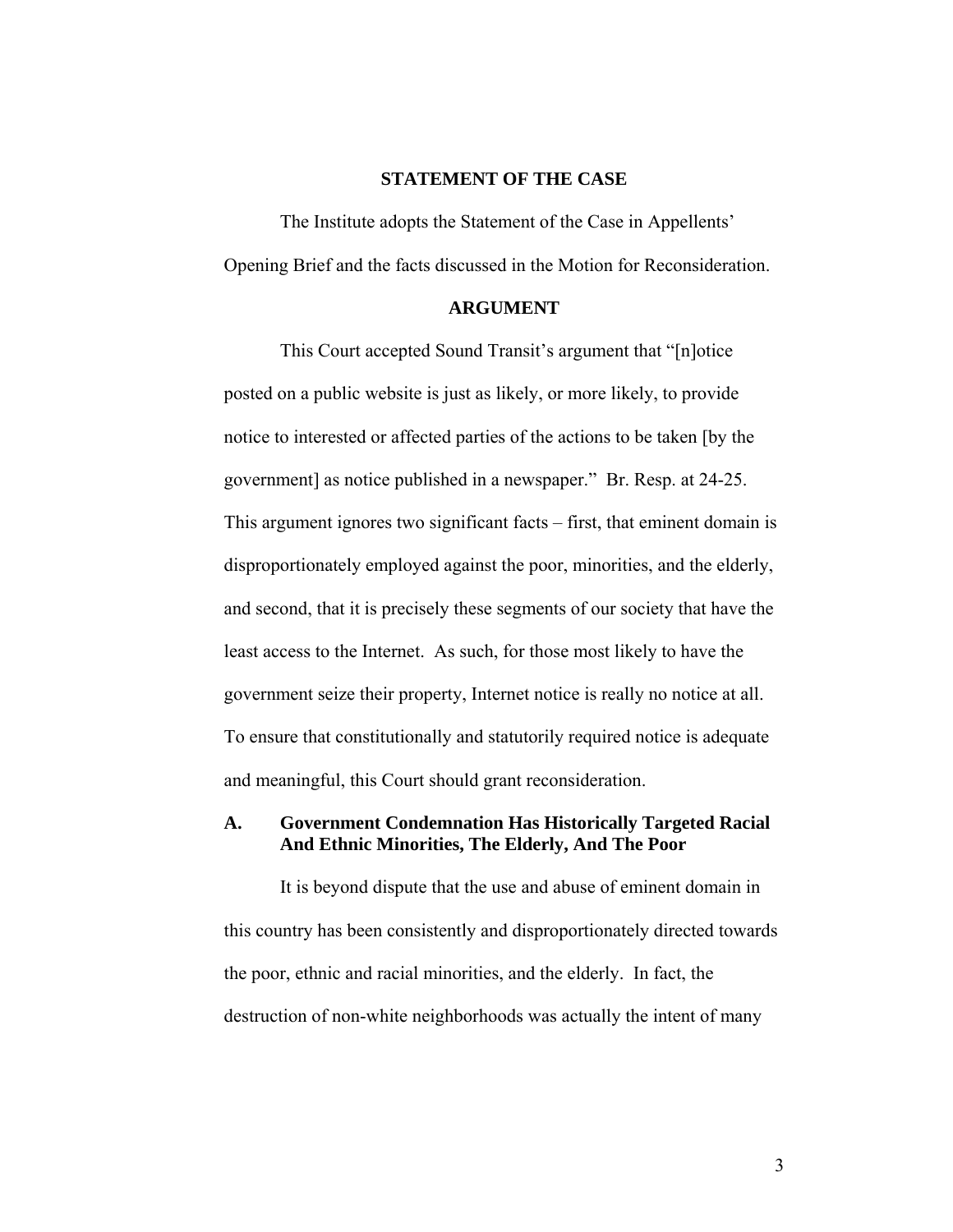urban planners. The displacement of African-American communities as

part of urban renewal and transportation projects was so common that the

term "urban renewal" came to be known as "Negro removal." 12

*Thompson on Real Property* § 98.02(e) (David A. Thomas ed., 1994)

(quoting James Baldwin). As one commentator notes:

By selecting racially changing neighborhoods as blighted areas and designating them for redevelopment, the urban renewal program enabled institutional and political elites to relocate minority populations and entrench racial segregation.

Wendell E. Pritchett, *The "Public Menace" of Blight: Urban Renewal and* 

*the Private Uses of Eminent Domain,* 21 Yale L. & Pol'y Rev. 1, 6 (2003).

Throughout the 1950s and 1960s, transportation projects and (often

fraudulent) blight designations were used to impose a sanitized view of

urban living on established neighborhoods:

In some instances, the city was re-colonized when the highway tore apart minority communities and city planners re-built infrastructure that did not benefit the shattered neighborhoods. . . . In sum, a governing apparatus operating through housing and the highway machine implemented policies to segregate and maintain the isolation of poor, minority, and otherwise outcast populations. The accounts of segregation and isolation continue to this day.

Kevin Douglas Kuswa, *Suburbification, Segregation, and the* 

*Consolidation of the Highway Machine,* 3 J.L. Soc'y 31, 53-54 (2002).

By way of example, large projects in Baltimore and Los Angeles have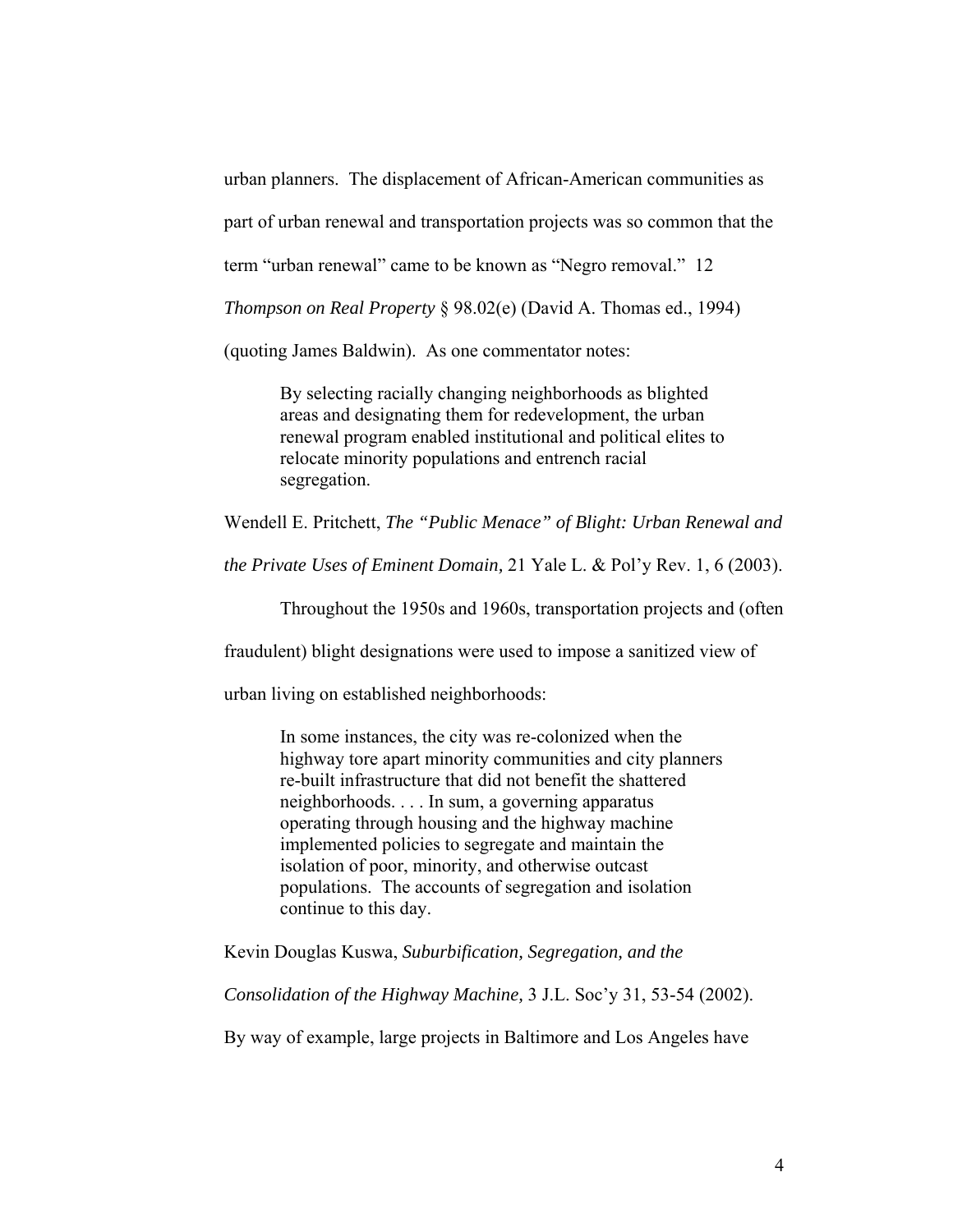destroyed African-American and Mexican communities. *See* Benjamin B. Quinones, *Redevelopment Redefined: Revitalizing the Central City with Resident Control*, 27 U. Mich. J.L. Reform 689, 727 n.141 (1994).

The attempt to sanitize and reconstruct urban areas was not imposed on racial and ethnic minorities alone. Other groups, such as the elderly, found themselves among the favorite targets of urban planners. *E.g., Bugryn v. City of Bristol*, 63 Conn. App. 98, 774 A.2d 1042 (2001) (concerning seizure of elderly siblings' property to build industrial park); Gordy Holt, *Bremerton woman just won't budge; grandmother is fighting condemnation of her home,* Seattle Post-Intelligencer, Nov. 22, 1999, at A1 (concerning elderly homeowner's displacement for car dealership).

 Although such condemnations reached their apex during the urban renewal fad of the '50s and '60s, these segments of our society still find themselves the favorite targets of government bulldozers. *See, e.g.,*  Stephen Deere, *Opposing views on city's future; Riviera Beach's growth feud draws national attention*, Fort Lauderdale Sun-Sentinel, Feb. 20, 2006, at 1B (describing efforts by Riviera Beach, Florida, to condemn 5,100 largely African-American homes for hotels, condos, marinas and shops); Dana Berliner, *Condemnations for Private Parties Destroy Black Neighborhoods*, *in Public Power, Private Gain: A Five-Year, State-by-State Report Examining the Abuse of Eminent Domain* 102 (2003)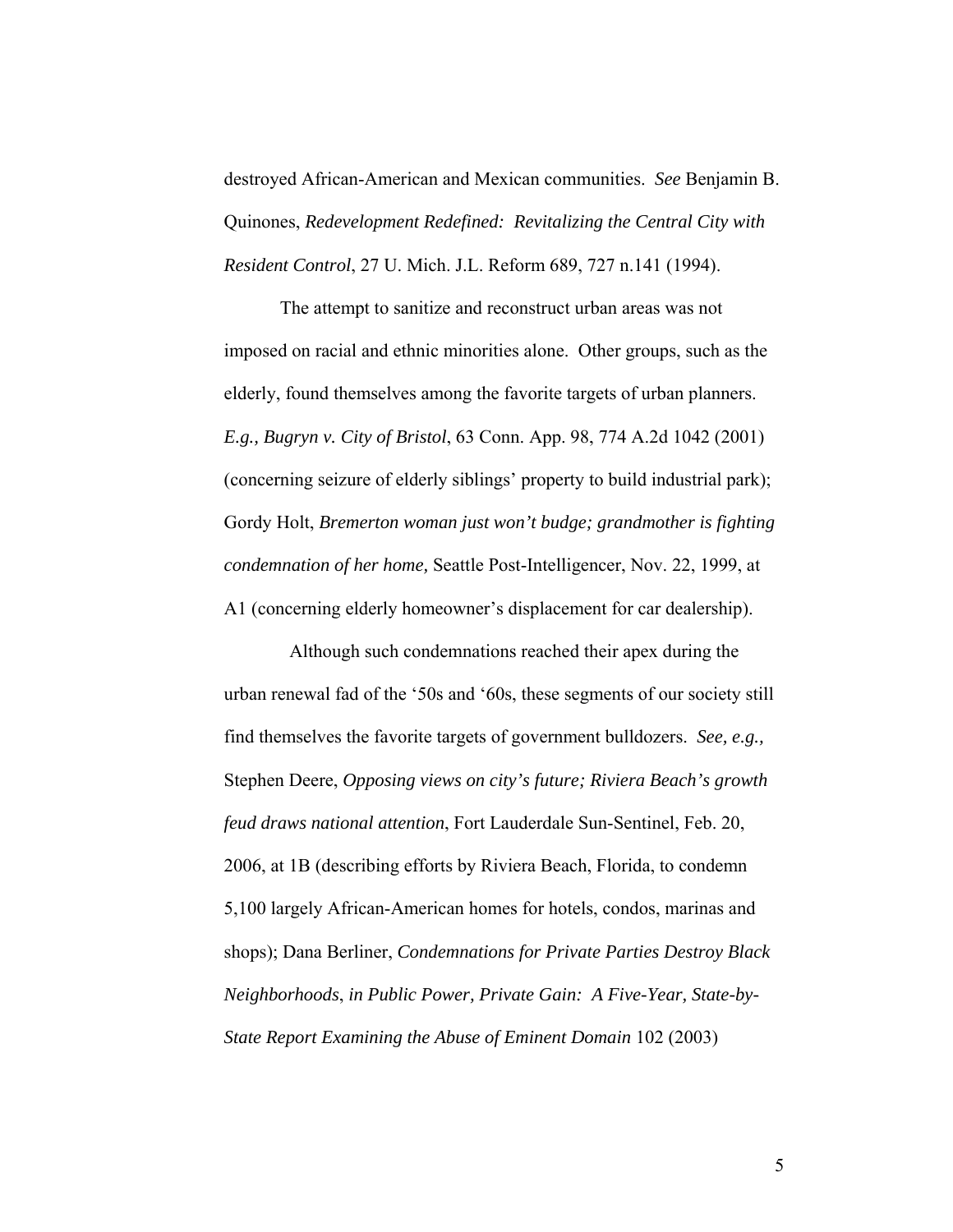(describing efforts to condemn largely African-American neighborhoods

in Michigan, New Jersey, Florida, and West Virginia); David Firestone,

*Black Families Resist Mississippi Land Push*, N.Y. Times, Sept. 10, 2001,

at A20 (describing efforts by Canton, Mississippi to condemn homes

owned by African-American families to build a Nissan automobile plant).

The reason the government chose – and continues to choose – these targets is simple. As the Director of the Washington Bureau of the NAACP recently testified to Congress:

> [C]ondemnations in low-income or predominantly minority neighborhoods are often easier to accomplish because these groups are less likely, or often unable, to contest the action either politically or in the courts.

*The* Kelo *Decision: Investigating Takings of Homes and other Private Property: Hearing Before the S. Comm. on the Judiciary*, 106th Cong. (2005) (statement of Hilary Shelton, Director, NAACP Wash. Bureau).

Thus, the poor, the elderly, and racial and ethnic minorities find themselves disproportionately subject to eminent domain, whether legitimate or not. It is therefore especially important that these communities be aware of all aspects of the process by which government condemns private property.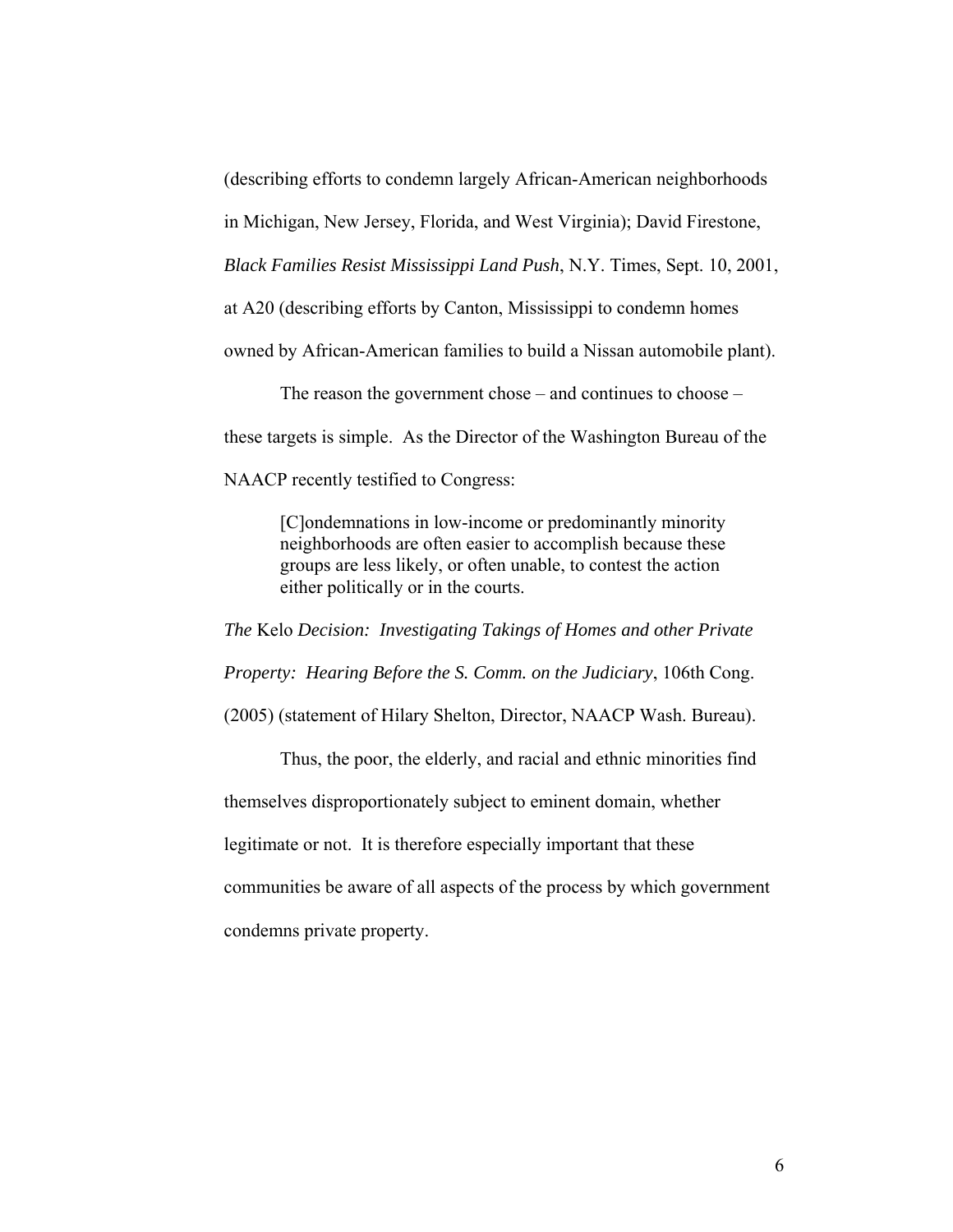# **B. These Communities Have Significantly Less Access To The Internet Than Other Parts Of The Population**

Sound Transit argued that Internet notice is sufficient because "the public has come to rely on the Internet for information on all sorts of governmental activity in Washington." Resp. Br. at 24. This optimistic assessment is only partially correct – some members of the public rely on the Internet. The evidence is overwhelming that substantial portions of our society do not have access to computers and the Internet and that the information available on the web simply is not available to them.

For instance, the U.S. Census Bureau reported that in 2003, a 62 percent gap in Internet access existed between households with \$100,000 or more in family income and those with less than \$25,000. Jennifer Cheeseman Day et al., U.S. Census Bureau, *Computer and Internet Use in the United States: 2003* 2 (2005). The problem largely stems from the fact that the poor, the elderly, and racial and ethnic minorities are far less likely to have computers in their homes. In fact, the Bureau found that while 62 percent of Americans had computers in the household, certain groups lagged well behind the rest of the populace:

35 percent of households with householders aged 65 and older, about 45 percent of households with Black or Hispanic householders, and 28 percent of households with householders who had less than a high school education had a computer. In addition, 41 percent of one-person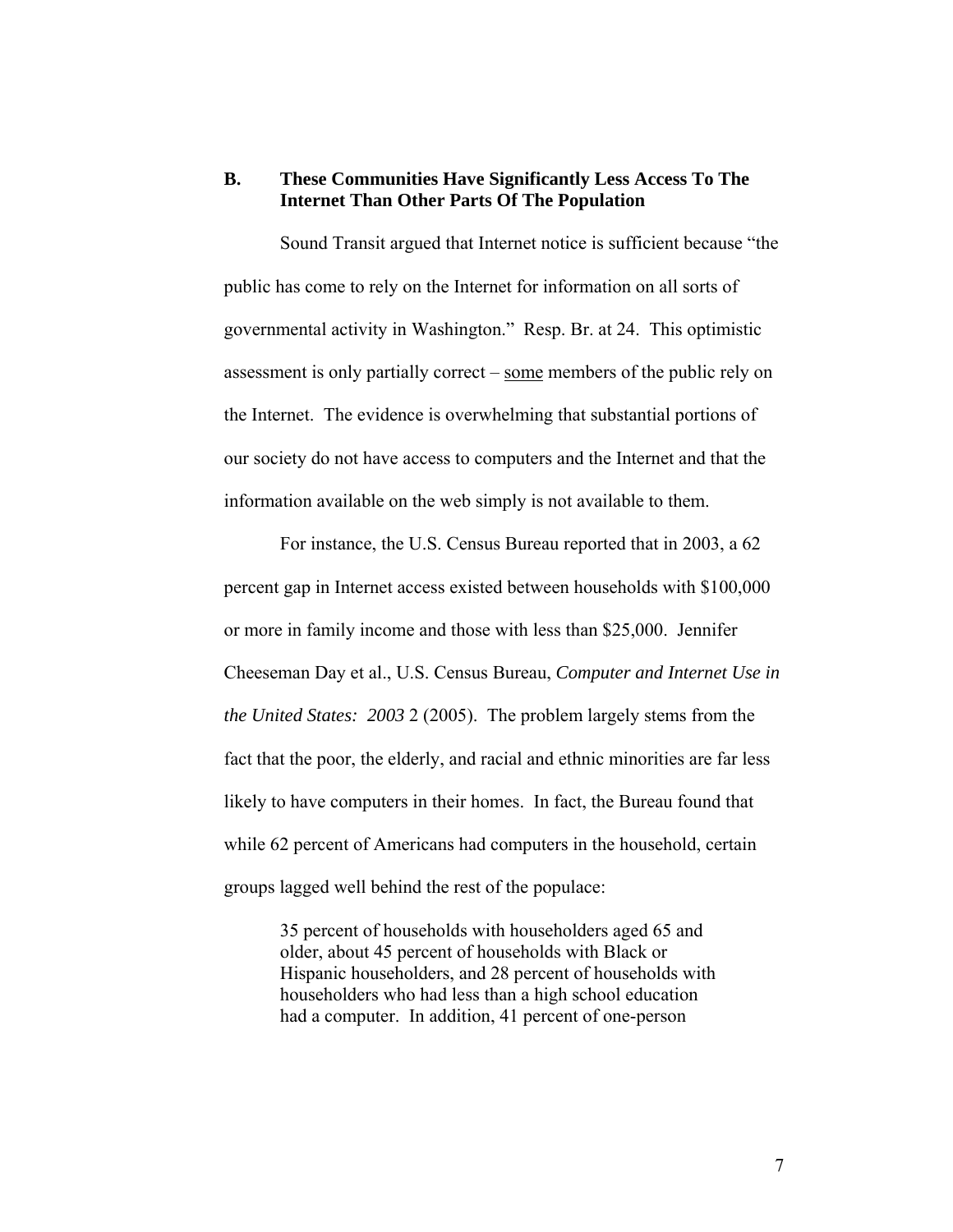households and 46 percent of nonfamily households owned a computer.

*Id.* at 3 (citation and footnotes omitted). High-income households, on the other hand, were much more likely to have computer and Internet access than the general public. *Id.* 

In Washington specifically, Internet access and computer use is not as ubiquitous as Sound Transit suggests: 60-65 percent of households have Internet access and 69-74 percent have a computer – hardly omnipresence. *Id.* at 5. Moreover, a report prepared by the City of Seattle Department of Information Technology noted that only half of the City's senior citizens were current computer users. Elizabeth Moore et al., City of Seattle Dep't of Information Technology*, City of Seattle Information Technology Residential Survey Final Report* 49 (2004). The report concludes:

Seattle still has a significant digital divide. Older Seattleites or those with less income or education are less likely to be current or comfortable technology users . . . . Lower levels of connectivity are also evident among African American respondents, but the gap is not as pervasive as with the seniors and those with less income or education. The top two reasons for not having a computer at home are cost and lack of interest.

*Id.* at 87.

These statistics refute the cheerful assurances of Sound Transit that Internet notice informs the public. Internet notice can inform some of the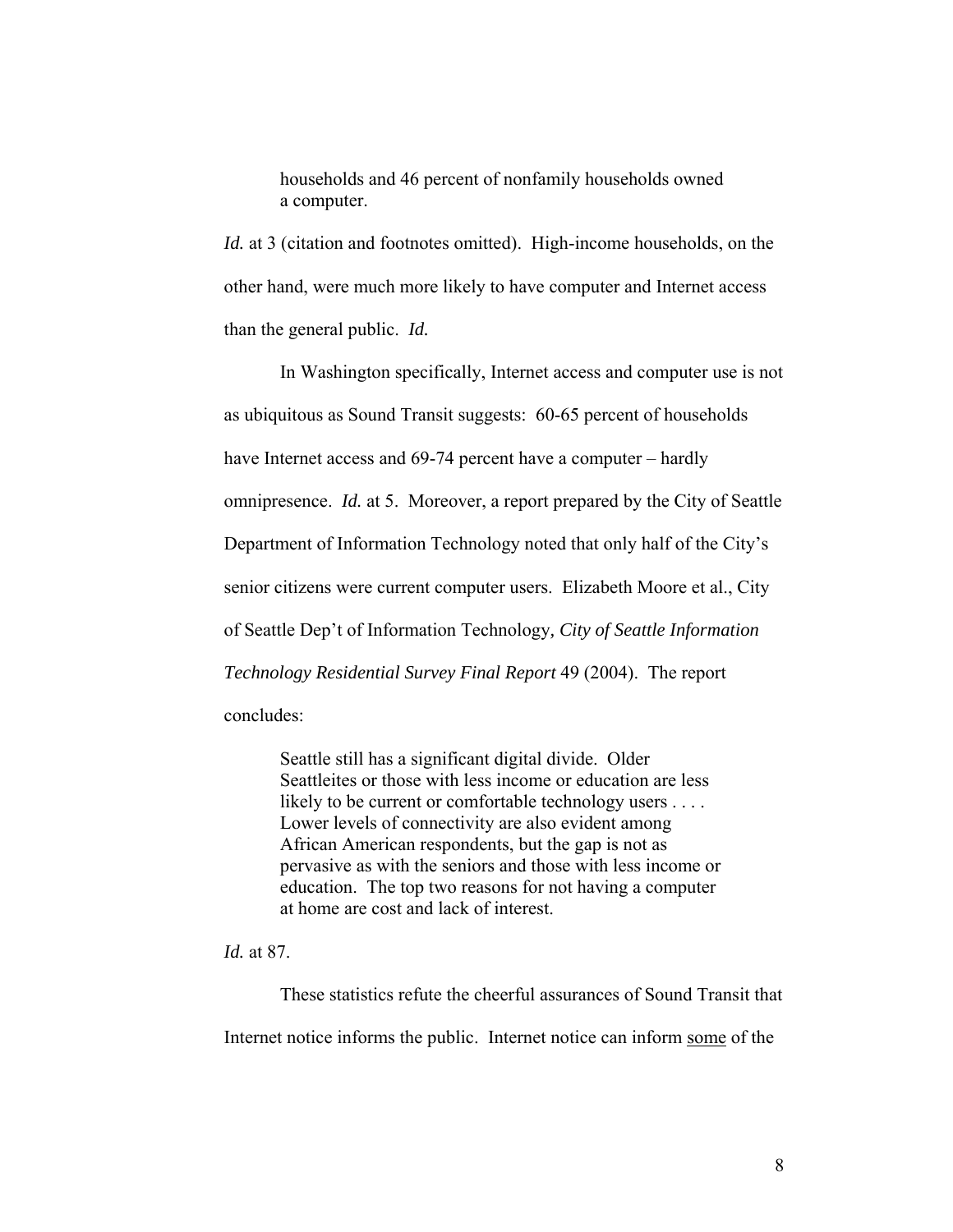public, but not the people most likely to be subject to eminent domain. For large segments of our population – those most at risk of having their property seized – Internet notice is no notice at all.<sup>1</sup>

# **C. Notice Is Especially Necessary Because The Court Has Disavowed Any Oversight Of The Necessity Determination**

In its decision, this Court made clear that it will not review any aspect of the legislature's determination of necessity and that the legislature has practically unrestricted discretion in determining the length, extent, duration, and location of an exercise of the eminent domain power. *Miller*, 128 P.3d at , 2006 WL 367132, at ¶ 10. The legislative hearing in which necessity is determined thus becomes vitally important because it is the only time when the condemnee may present evidence concerning necessity and actually have it considered. $2$  In such circumstances, effective notice of this legislative determination becomes essential to the

 $\overline{a}$ 

<span id="page-12-0"></span><sup>&</sup>lt;sup>1</sup> Indeed, even assuming one has access to the Internet, Sound Transit assumes an amazing amount of sophistication regarding accessing information there. For instance, a resident of Seattle faces potential condemnation from (at least) the United States Government (the Army Corps of Engineers, the Bonneville Power Administration), Washington State, King County, Sound Transit, the City of Seattle, Seattle City Light (for electric service), Puget Sound Energy, Inc. (for gas service), and, until recently, the Seattle Monorail. Half the senior citizens in the City do not have access to any of these entities' websites. The other half are expected to figure out within which jurisdictions they live, monitor the websites for those jurisdictions, and find the information concerning condemnation on the websites – a level of sophistication beyond the ken of even the most devoted government website enthusiast.

<span id="page-12-1"></span> $2^{2}$  Sound Transit argued in this case that because public use was assumed, the trial court, in the public use and necessity hearing, did not need to hear any evidence offered by the Millers. App. Br. at 4. This Court's decision will further embolden claims by municipalities that property owners should have no opportunity to present evidence refuting the necessity of the condemnation.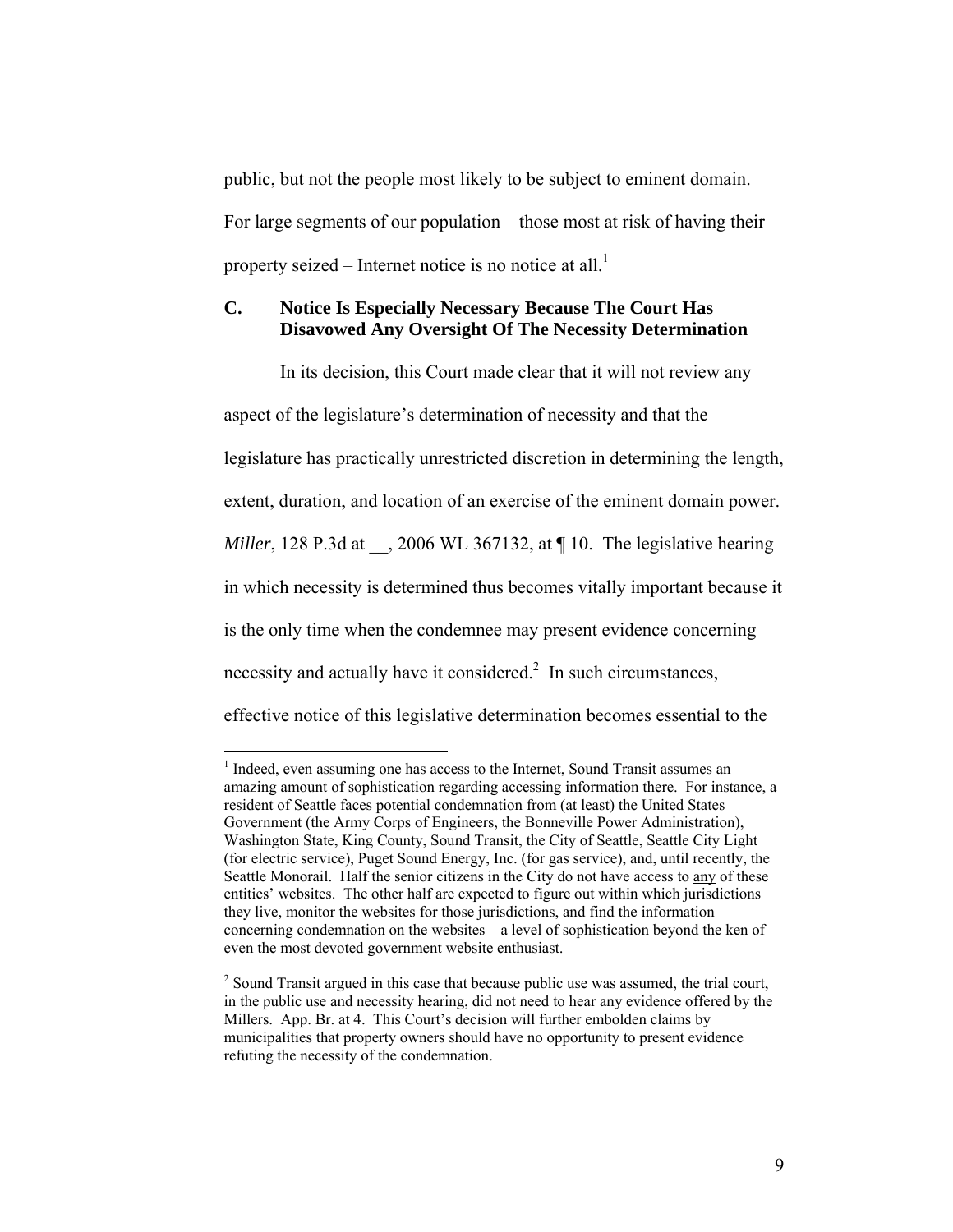open workings of government – otherwise, condemnation becomes a secret decision, secretly arrived at.

For those subject to eminent domain, notice of the legislative necessity determination is critical. For this reason, the Legislature required that notice of such hearings be provided to the public. *See* App. Br. at 7-9. Sound Transit has determined that it will provide notice in a manner designed to ensure that the people most likely to be subject to eminent domain do not – and cannot – receive notice of their actions. This is not notice – it is a feint at notice.

## **CONCLUSION**

 Because Sound Transit's argument, accepted by this Court, concerning the ability of the public to access the Internet rests on demonstratively false premises, this Court should grant reconsideration, conclude that Sound Transit did not provide statutorily required notice, and reverse the determination of public use and necessity.

RESPECTFULLY submitted this 15th day of March 2006.

 INSTITUTE FOR JUSTICE Washington Chapter

 $\mathbf{By}$  and  $\mathbf{By}$  William R. Maurer, WSBA #25451 Michael Bindas, WSBA #31590 811 First Avenue, Suite 625 Seattle, Washington 98104 (206) 341-9300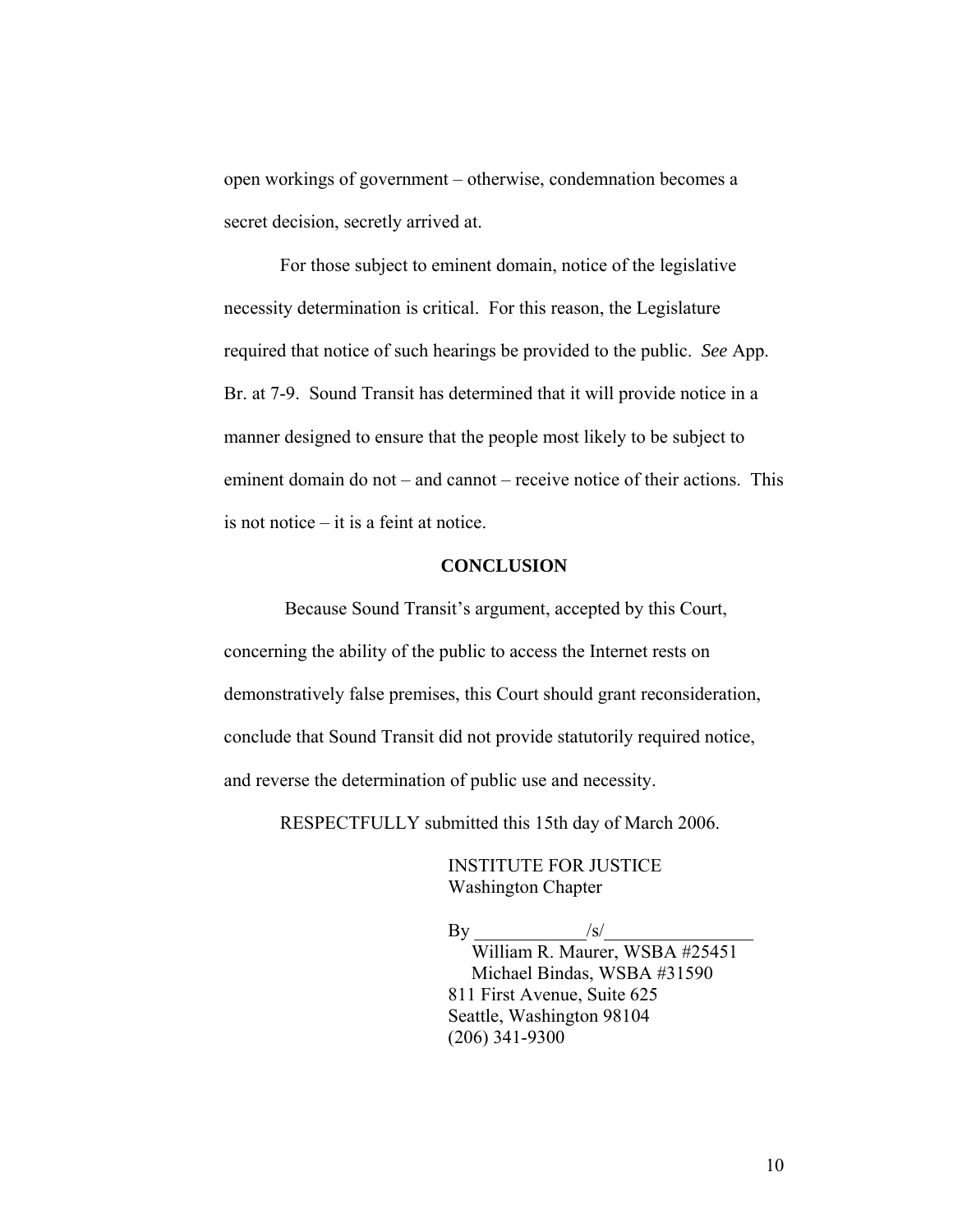## **DECLARATION OF SERVICE**

I, Yvonne Maletic, declare:

I am not a party in this action. I reside in the State of Washington and am employed by Institute for Justice in Seattle, Washington. On March 15, 2006, I caused to be served a true copy of the foregoing *Amicus Curiae* Memorandum upon the following:

□ ABC/Legal Messenger

Larry J. Smith Graham & Dunn, P.C. Pier 70 2801 Alaskan Way, Suite 300 Seattle, WA 98121-1128 Attorneys for Respondent Central Puget Sound Regional Transit Authority

David H. Prather Pierce County Prosecutor's Office Civil Division 955 Tacoma Avenue S., # 302 Tacoma, WA 98402-2160 Attorneys for Pierce County

Charles A. Klinge Diana M. Kircheim Groen Stephens & Klinge LLP 11100 NE 8th Street, Suite 750 Bellevue, WA 98004 Attorneys for Appellants